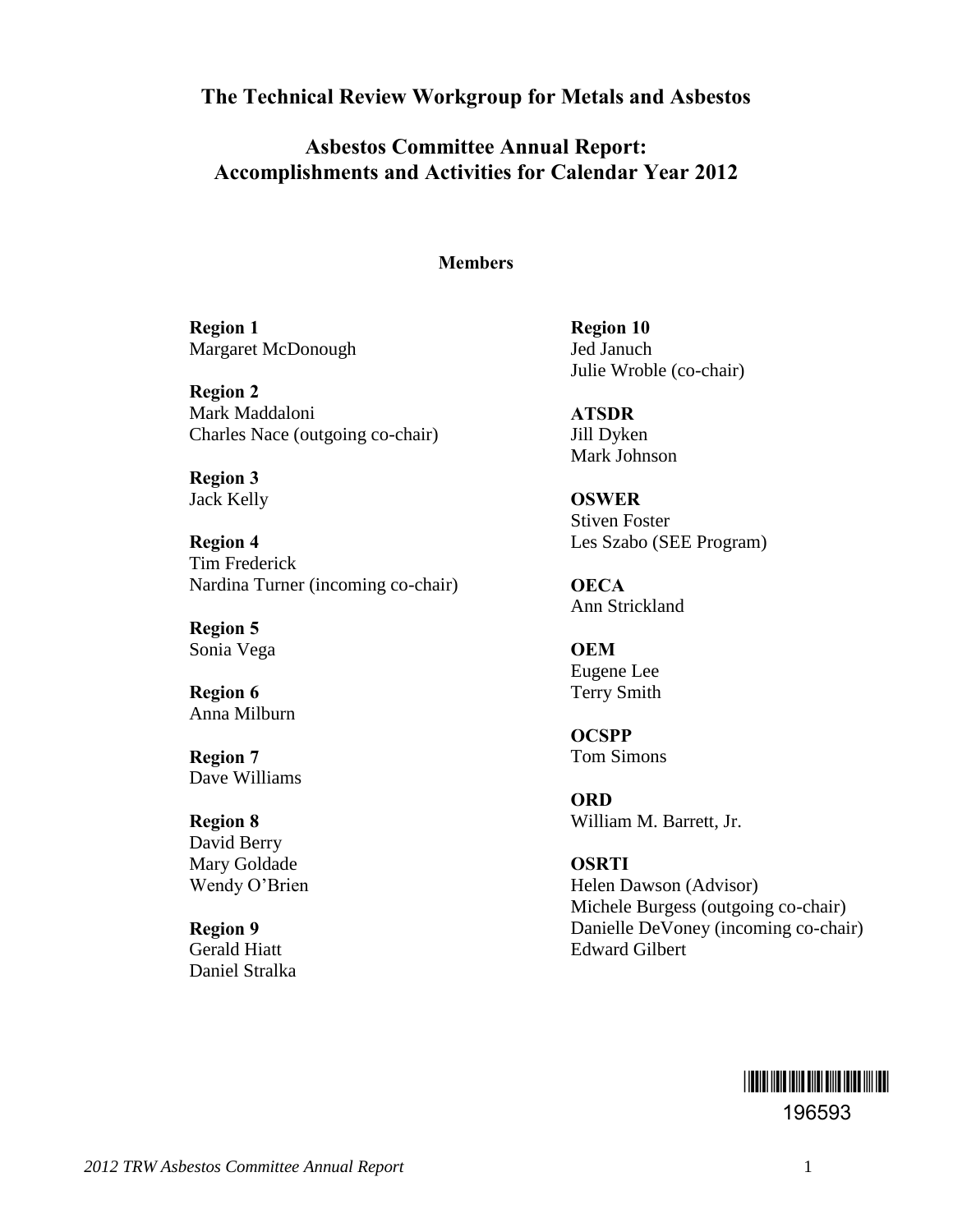## **TRW Asbestos Committee Accomplishments**

## **Reports and Guidance Development on Asbestos Site Characterization and Risk Assessment**

### **1) PROJECTS TO IMPROVE THE ANALYSIS OF ASBESTOS IN SOIL AND AIR:**

### A) National Analytical Services:

- o Drafted streamlined Statement of Work (SOW) templates for the laboratory analysis of asbestos for use by the Regions and individual site teams.
- o Solicited input on the national SOW from asbestos analytical laboratories through formal requests for information (RFI).
- o Participated in ad hoc workgroup on Libby and Libby-related sites' laboratory selection criteria, including evaluation of potential conflicts of interest and compilation of existing audit information.
- o Tasked Quality Assurance Technical Support contractor to develop data validation guidance for the SOW and reviewed draft document.
- B) National Asbestos Data Entry Sheets (NADES):
	- o Posted updated NADES for transmission electron microscopy (TEM, v12l), polarized light microscopy (PLM, v8), and phase contrast microscopy (PCM, v3) to the Internet for evaluation and to ensure consistency.
	- o Supported discussions and implementation of NADES data conversion to SCRIBE.
	- o Coordinated with the National Asbestos Data Management effort.
	- o Identified elements and data management issues for National Database and electronic data deliverable (EDD).
	- o Responded to suggestions to update the NADES for TEM, PLM, and PCM. NADES was also part of the RFI for the SOW for laboratory analysis of asbestos.
- C) Method Comparison Study: Research conducted to compare current analytical methods for asbestos on air filters to better support exposure assessment at Superfund sites.
	- $\circ$  Initiated preparation of the final report, through securing contract support, reviewing preliminary results and coordinating on report format and content.
	- o First draft manuscript was reviewed and feedback provided.
- D) Fluidized Bed Asbestos Sampler (FBAS) Development: FBAS is being developed for the analysis of low-level asbestos in soils. The primary objective is to provide a method with significantly lower detection levels for asbestos in soils compared to currently available methods.
	- o Scientists from Regions 8 and 10 continued development of this analytical method.
	- o A manuscript describing method development and initial validation has been developed by the primary researchers, reviewed by the TRW members and submitted to Journal of Environmental Monitoring.
	- o Sample preparation and analysis for Performance Evaluation (PE) of the FBAS method was completed. The PE included soils spiked with various forms of asbestos.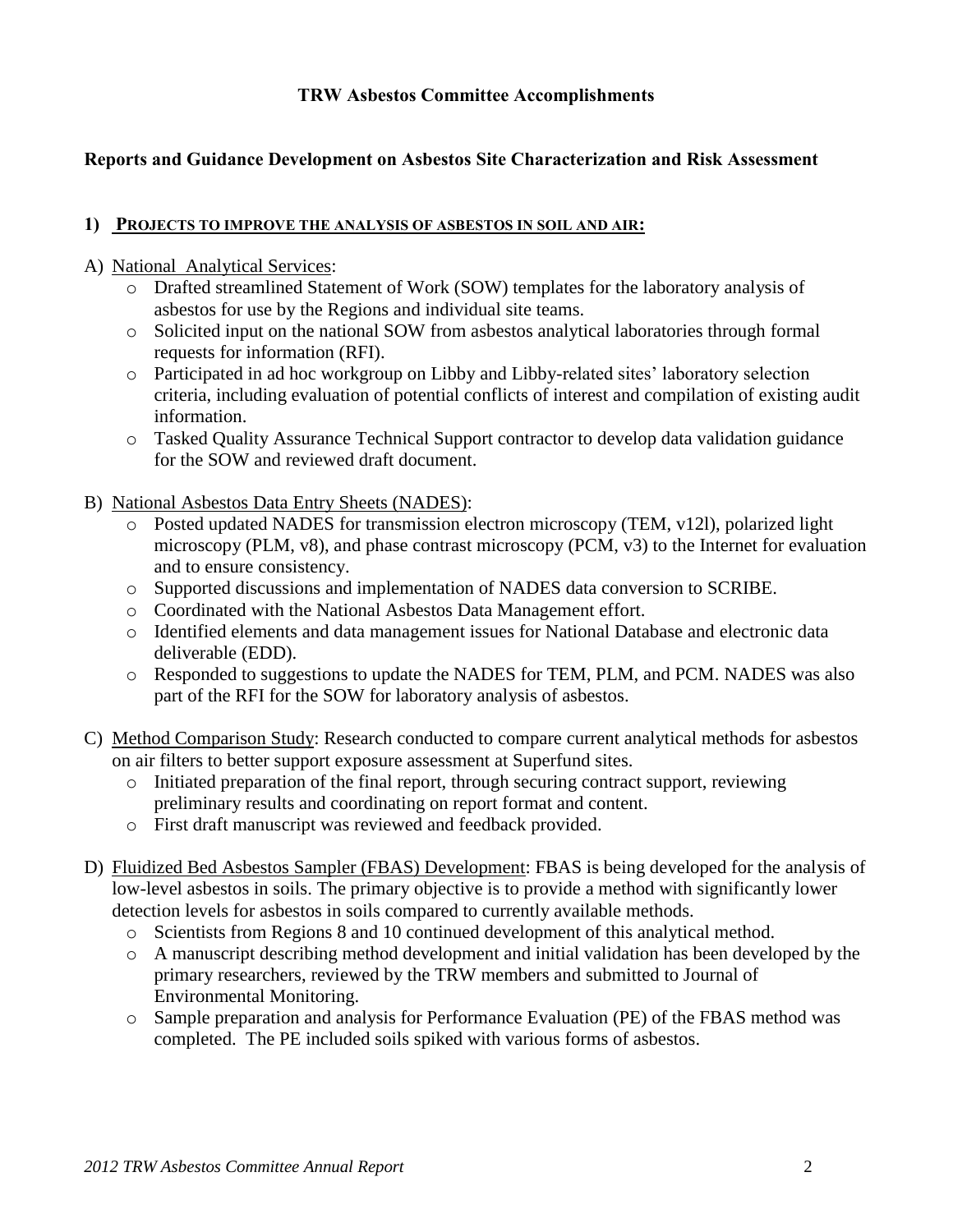- E) Releasable Asbestos Field Sampler (RAFS) Verification Test and Report Review: RAFS was developed as a potential screening tool to measure the releasability of asbestos from soils on site, improving the Agency's ability to assess site contamination and the potential for exposure from asbestos in site soils.
	- o Reviewed draft final report of the RAFS verification test and provided comments to Ramona Darlington (Battelle).
	- o Initiated preparation of the final report for the RAFS, through securing contract support, reviewing preliminary results and coordinating on report format and content. (Draft report is currently under review.)
- F) Low Magnification Analysis of Air Filters: Current practice for sample analysis is to use the high magnification option for the TEM analytical method. Examining filters under high magnification requires much more time to reach risk-based DQOs and is expensive. The expense often results in fewer samples being collected and analyzed at a site. Additionally, since a smaller portion of the filter is viewed under high magnification there is generally a high proportion of non-detects which complicates statistical analysis of the data. Examination of filters at low magnification increases analytical sensitivity, improving the data quality by providing more robust data for exposure assessment.
	- o Developed draft recommendations regarding low magnification PCMe analysis and exposure point concentration (EPC) statistics for low-level fiber counts.
	- o Obtained input from laboratories regarding the use of the low magnification option for TEM analysis.
	- o Prepared revised language for the SOW.
- G) ASTM Method Development:
	- o Commented on ASTM soil method (which was finalized by ASTM).
- **2) RISK ASSESSMENT SUPPORT:** The TRW continues to develop guidance, provides clarification on existing guidance, provides support to regional risk assessors with site-specific questions, and works collaboratively to ensure consistency across asbestos-contaminated sites nationally. The following projects were undertaken to support work being conducted in the regions.
- A) Indoor Sampling Recommendations Addendum to Framework: This task is being done to develop recommendations on the preferred approach for indoor sampling at asbestos sites.
	- o Developed draft recommendations on sampling for asbestos in indoor environments as an addendum to the Framework (OSWER, 2008).
- B) CB-UCL Software review: Region 8 developed this software tool to generate the upper confidence limit on the mean for asbestos data sets. Evaluation of this tool by the TRW was requested by Region 8.
	- o Commented on Region 8 UCL White Paper and software.
	- o Solicited expert review of the CB-UCL tool from SRC on the software tool and from Neptune on the statistics underlying the software.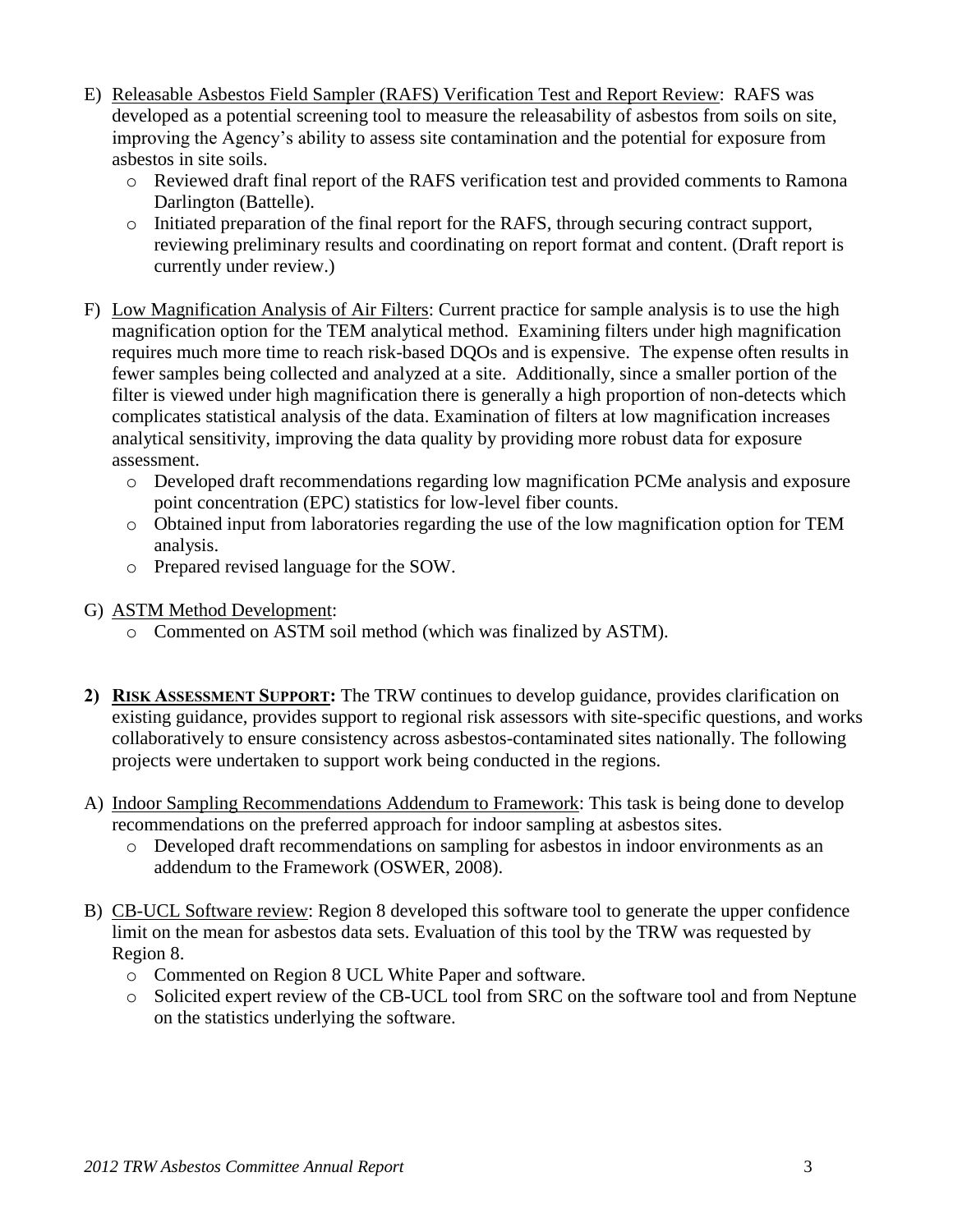## **3) OTHER TRW ACTIVITIES:**

- A) TRW members provided technical assistance to FFRO for DOE Program level discussions regarding AACM and NESHAPs compliance (Hanford, Paducah):
	- o Reviewed the Hanford demolition activities to determine whether there was a release to the environment.
	- o Conducted a site visit at Hanford in coordination with John Pavitt (Region 10 NESHAPs expert) and provided training to Hanford staff and their contractors on EPA regulations and practices relating to asbestos.
	- o Reviewed the basis for the NESHAPs waiver request at Paducah; also provided information on NESHAP compliance during demolition and the potential for releases to the environment.
- B) Model Agreement and Order on Consent (AOC) for Vermiculite Ore Sites:
	- o Commented on OEM's model AOC.
		- o Provided draft text for site work, based on the OSWER Framework.
		- o Provided technical comments on appropriate site sampling and analytical methods.
		- o Provided feedback on definition of asbestos for Superfund sites.
- C) Presentation at Removal Managers' Meeting:
	- o Provided ongoing support for the Vermiculite Ore Site Assessment Committee including support for Removal Manager's Meeting.
- D) End of Fiscal Year (EOFY) Report on Vermiculite Assessment Strategy:
	- o Commented on OEM's EOFY report.
- E) Field Operations/Health and Safety Projects:
	- o Supported discussions regarding training and best practices for ABS and other actions at asbestos sites and decontamination issues.
	- o Health and safety issues were a focus of this year's Annual Meeting with invited guests from various agencies presenting information and responding to questions raised by members.

### F) One EPA Asbestos Website:

- o Assisted with the incorporation of the existing TRW website materials into the one-EPA format.
- o Provided comments and feedback on the initial One-EPA asbestos web-content.
- o Established a subcommittee to review and restructure the One-EPA Web Design for addressing asbestos at Superfund sites.

## **Communication, Training, and Outreach**

*Hotline:* The TRW Asbestos Committee responds to questions from inquiries made either by telephone to the TRW Asbestos Committee hotline (toll-free 1-866-282-8622) or email [\(asbestoshelp@epa.gov\)](mailto:asbestoshelp@epa.gov). The TRW Asbestos Committee responded to 17 requests for assistance in 2012. Of these calls, approximately two-thirds were from state or federal agencies. The remaining calls were from other sources (public, non-governmental organizations, and engineering and consulting firms). Common issues included questions related to asbestos analysis, methods, and sampling.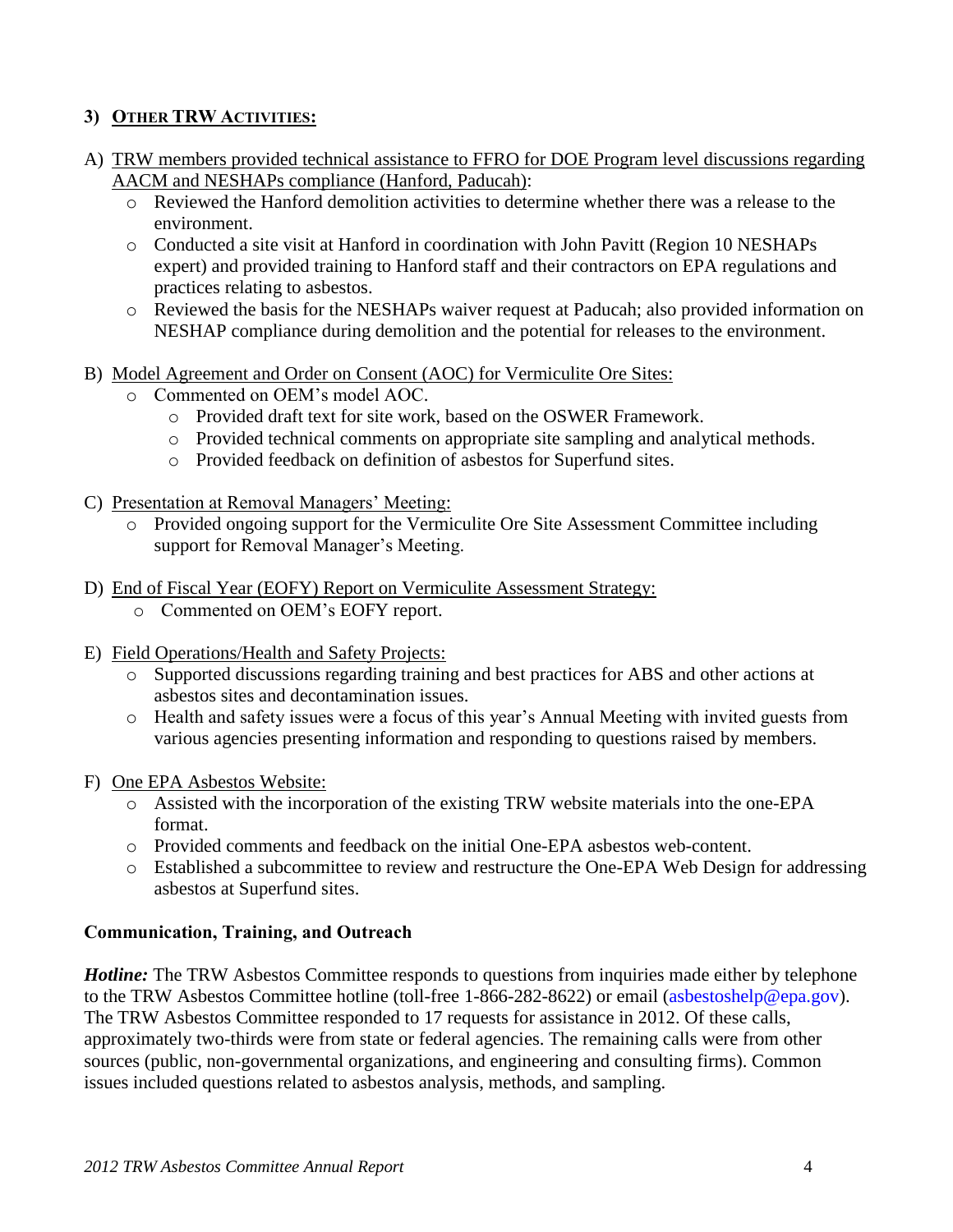*Presentations/Training:* TRW Asbestos Committee members presented at a number of conferences and training meetings in 2012. These are listed in the table below.

| <b>Meeting/Presentation/Training</b>        | Location                             | <b>Dates</b>     | <b>TRW Member</b>                                              | <b>Title of Presentation</b>                                                                                                                                                                                                         |
|---------------------------------------------|--------------------------------------|------------------|----------------------------------------------------------------|--------------------------------------------------------------------------------------------------------------------------------------------------------------------------------------------------------------------------------------|
| <b>Erionite Meeting</b>                     | <b>Research Triangle</b><br>Park, NC | October<br>2012  | Jed Januch, Danielle<br>DeVoney                                | New Approaches: Solid Matrix<br>Assessment: Short Overview of<br>fluidized bed asbestos segregator<br>(FBAS) & erionite deposits in<br>Oregon                                                                                        |
| <b>IAWG</b> Meeting                         | Bethesda, MD                         | February<br>2012 | Dave Berry, Helen<br>Dawson, Julie Wroble,<br>Danielle DeVoney | Agency updates were provided on<br>taconite in Region 5 (Phil King),<br>Libby site cleanup, new sites of<br>interest, NOA, fiber potency for<br>mesothelioma (Phil Cook) and the<br>IRIS Assessment for Libby<br>Amphibole asbestos. |
| Clu-In Seminary                             | Online/Teleconfere<br>nce            | August 2012      | Julie Wroble                                                   | An Overview of Asbestos - Health<br>Effects, Regulations, Sampling and<br>Analysis, and a Case Study                                                                                                                                 |
| Hanford Superfund Site - asbestos<br>issues | Hanford Superfund<br>Site            | August 2012      | Julie Wroble                                                   | Presented training to Hanford staff<br>and contractors regarding health<br>effects, asbestos regulations,<br>sampling and analysis, and<br>provided site examples.                                                                   |
| Asbestos Training at Annual<br>Meeting      | Pennsylvania                         | October<br>2012  | <b>Jack Kelly</b>                                              | Various                                                                                                                                                                                                                              |
| Libby Action Plan Annual Meeting            | Research Triangle<br>Park, NC        | December<br>2012 | David Berry, Terry<br>Smith, Danielle<br>DeVoney               | Low-Level Soil Method<br>Development: Fluidized Bed (D.<br>Berry)<br>Comparison of Direct & Indirect<br>Preparations and Ambient Air<br>Collection Method Verification (D.<br>Berry)                                                 |
|                                             |                                      |                  |                                                                | Filter pore-size comparisons (T.<br>Smith)<br>Overview of the original LAP<br>objectives, and current project<br>structure (D. DeVoney)                                                                                              |

*Website:* This website has been developed in coordination with the Agency-wide asbestos website in order to provide Superfund-specific information on asbestos. An FAQ on using tree bark to assess exposure was added, and the TRW Asbestos Committee is supporting the transition to the One-EPA Web format.

*Asbestos Committee Annual Meeting***:** Held October 15-October 19, 2012 in Philadelphia, PA. Members of the TRW Asbestos Committee addressed ongoing projects, research needs, and planned activities for 2013.